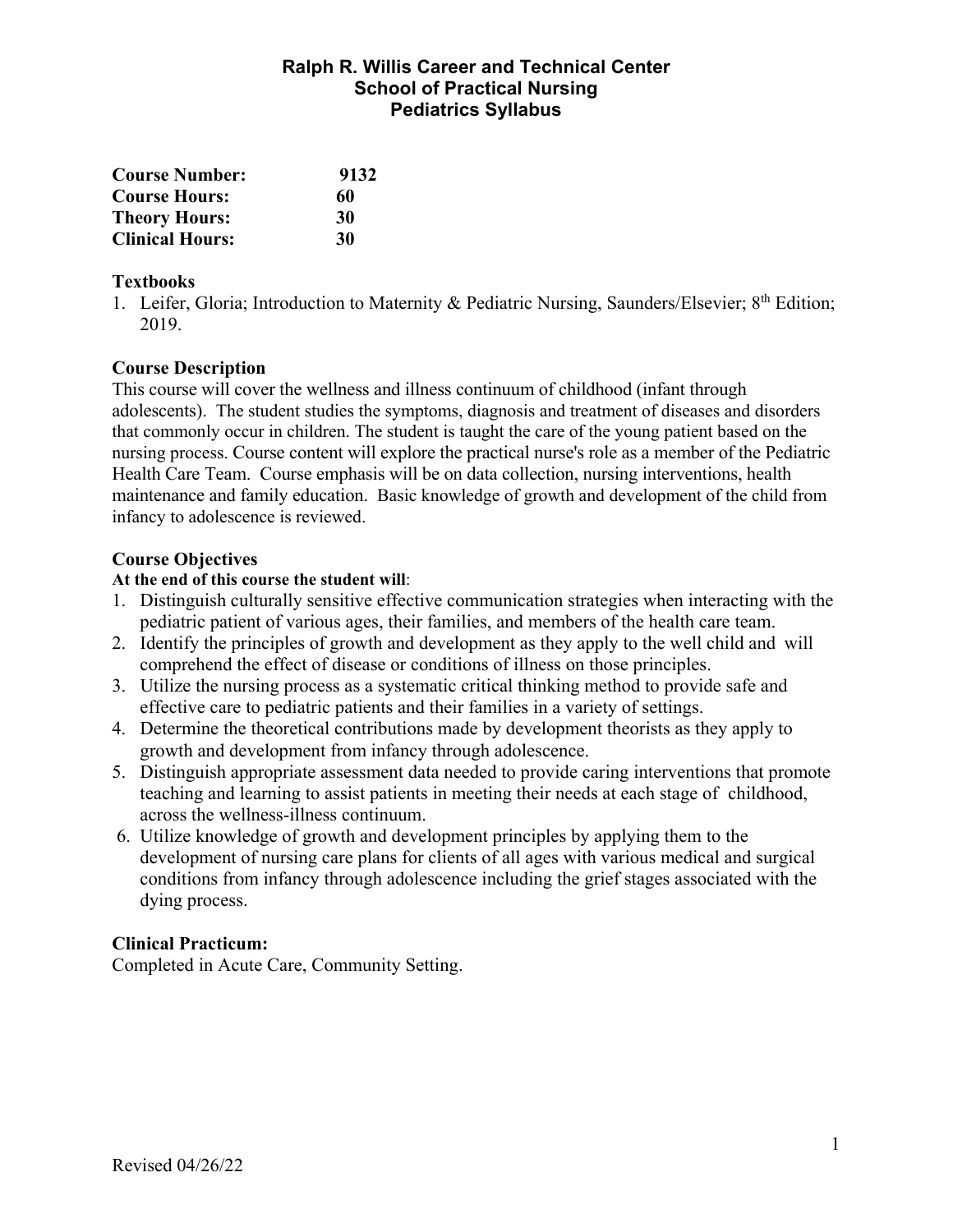#### **Ralph R. Willis Career and Technical Center School of Practical Nursing Pediatrics Syllabus**

#### **Methods of Teaching:**

- 1. Lecture, discussion, role playing emphasizing critical thinking
- 2. Videos
- 3. PowerPoint
- 4. Case Studies
- 5. Demonstration
- 6. Individual and Group Conference
- 7. Written Exams
- 9. Clinical Lab Practice/ Clinical Setting
- 10. Evaluations

#### **Student Responsibilities:**

- 1. Read assigned chapter.
- 2. Refer to and follow student monthly calendar for exam dates.
- 3. Attend lectures and demonstrations.
- 3. Complete activities as assigned.
- 5. Participate in class/lab activities.
- 6. Discuss critical thinking activities associated with the lesson.
- 7. Refer and follow the policies as outlined and discussed in the Student Handbook.
- 8. Pass exams with a grade of 80% or higher.

## **Methods of Evaluation**

- 1. The following letter grade system is utilized for theory:
	- A  $93 100$
	- B 87 92
	- $C \t 80 86$
	- $F = 79 0$
- 2. The following grading calculation is utilized for theory:
	- Exams 60% Quizzes 10% Final 30%
- 3. Evaluation Tools:
	- a. Oral Presentations
	- b. Written Exams
	- c. Laboratory Skills
	- d. Homework Assignments
	- e. Computer Exams
	- f. Clinical Skills
- 4. Make-up Exam:

A student who misses an exam must be prepared to take the exam upon immediate return or as directed by instructor. Students will automatically have **5% deducted**. Students not making up exam on the morning of return to the classroom will receive a **(0) zero**.

5. Quizzes:

Students who are absent during a quiz will receive a Zero. Quizzes are NOT made up.

- 6. See student monthly calendar for schedule of exam dates.
- 7. See Student Handbook for clinical grading guidelines.